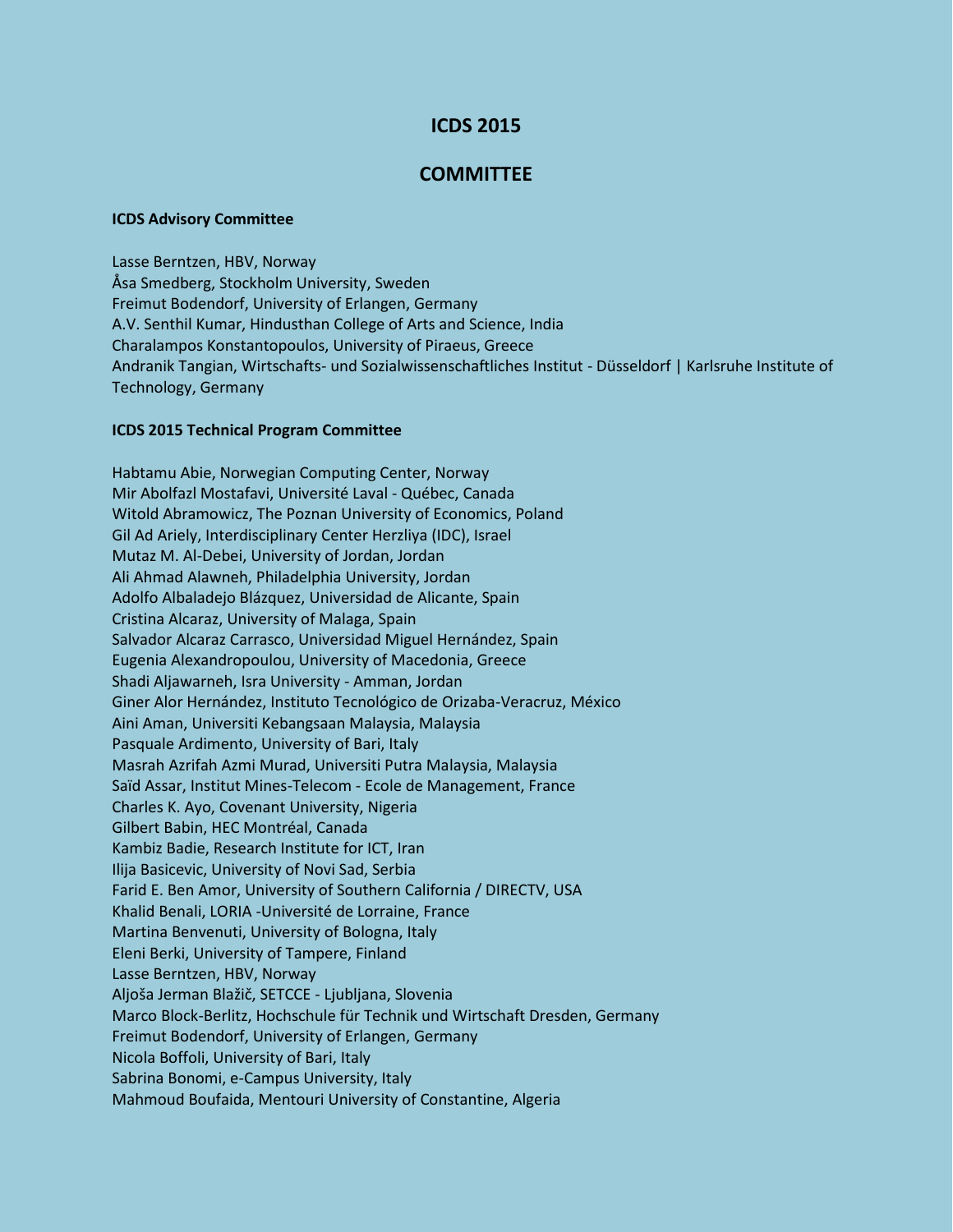Danielle Boulanger, University of Lyon-Jean Moulin, France Mahmoud Brahimi, University of Msila, Algeria Diana Bri Molinero, Universitat Politècnica de València, Spain Anna Brunstrom, Karlstad University, Sweden Alberto Caballero Martínez, Universidad Católica San Antonio de Murcia, Spain Joseph Cabrera, Marywood University, USA Luis M. Camarinha-Matos, New University of Lisbon, Portugal Omar Andres Carmona Cortes, Instituto Federal do Maranhão, Brazil Maria Chiara Caschera, IRPPS-CNR - Rome, Italy Oscar Castillo, Tijuana Institute of Technology, Mexico Walter Castelnovo, University of Insubria, Italy Sudip Chakraborty, Valdosta State University, USA Ramaswamy Chandramouli, NIST, USA Monica Chis, Frequentis A.G Austria, Romania Sung-Bae Cho, Yonsei University, Korea Kim-Kwang Raymond Choo, University of South Australia, Australia Kalloniatis Christos, University of the Aegean, Greece Yul Chu, University of Texas Pan American, USA Arthur Csetenyi, Budapest Corvinus University, Hungary Glenn S. Dardick, Longwood University, USA David Day, Sheffield Hallam University, UK Peter Day, University of Brighton, UK Marco De Marco, Università Marconi, Italy Gert-Jan de Vreede, University of Nebraska at Omaha, USA Jana Dittmann, University of Magdeburg, Germany Jerome Donet, Université de Lorraine, France Prokopios Drogkaris, University of the Aegean - Karlovasi, Greece Mohamed Dafir El Kettani, ENSIAS - University Mohammed V-Souissi – Rabat, Morocco Gerard De Leoz, University of Nebraska at Omaha, USA Pedro Felipe do Prado, University of São Paulo, Brazil Joël Dumoulin, HumanTech Institute, Switzerland Martin Ebner, Graz University of Technology, Austria Noella Edelmann, Danube University Krems, Austria Ahmed El Oualkadi, Abdelmalek Essaadi University, Morocco El-Sayed Mohamed El-Alfy, King Fahd University of Petroleum and Minerals, Saudi Arabia Jacques Fayolle, Télécom Saint-Etienne | Université Jean Monnet, France Matthias Finger, SwissFederal Institute of Technology, Switzerland Karla Felix Navarro, University of Technology, Sydney Adina Magda Florea, University Politehnica of Bucharest, Romania Robert Forster, Edgemount Solutions, USA Roberto Fragale, Universidade Federal Fluminense (UFF), Brazil Marco Furini, University of Modena and Reggio Emilia, Italy Shauneen Furlong, Territorial Communications Ltd.-Ottawa, Canada / University of Liverpool, UK Amparo Fúster Sabater, Information Security Institute (CSIC) – Madrid, Spain Daniel Gallego, Universidad Politécnica de Madrid, Spain Matjaz Gams, Jozef Stefan Institute, Slovenia Jean-Gabriel Ganascia, University Pierre et Marie Curie, France Miguel Garcia, University of Valencia, Spain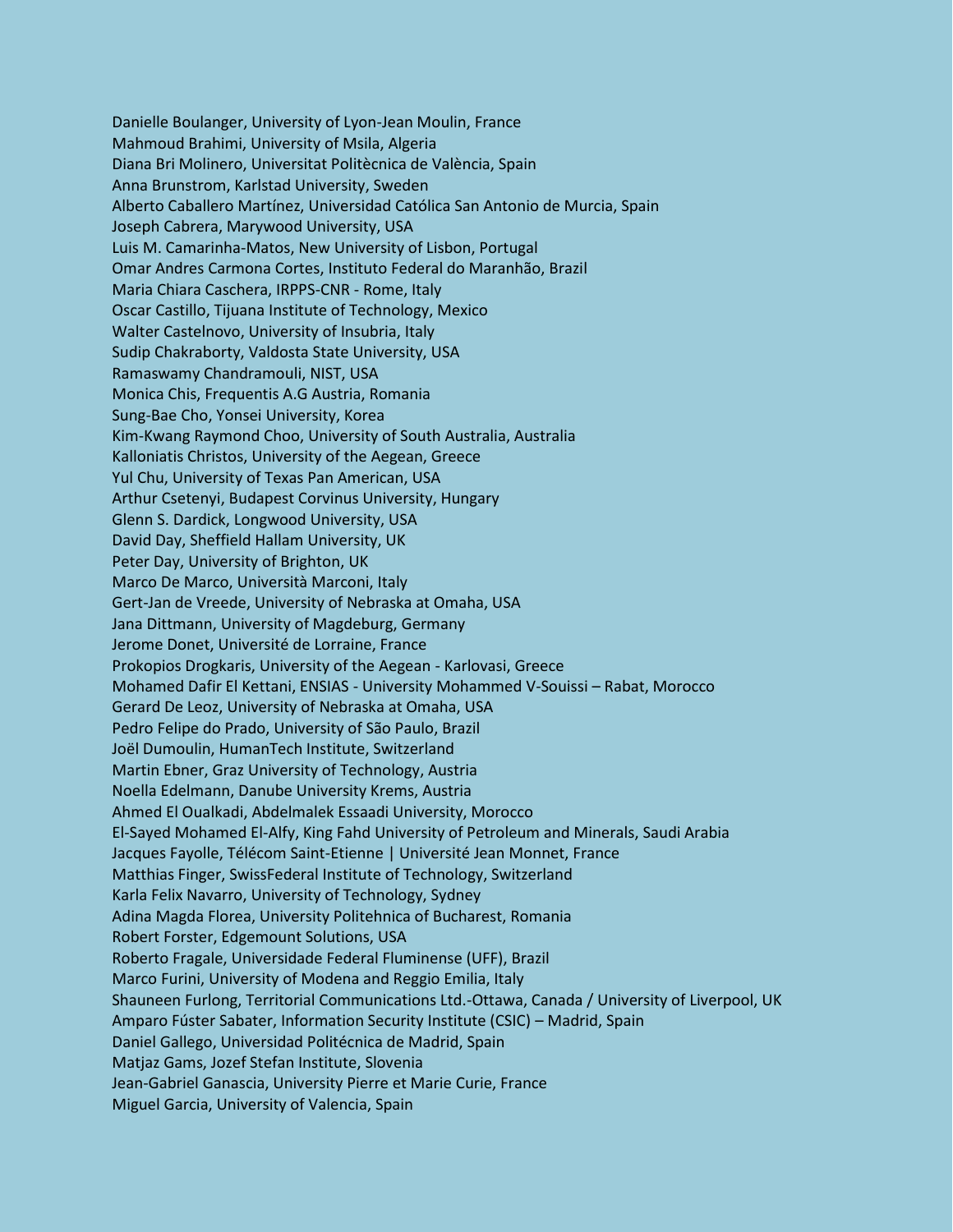Christos K. Georgiadis, University of Macedonia, Greece Fekade Getahun, Addis Ababa University, Ethiopia Wasif Gilani, SAP Belfast, UK Pouria Goldaste, University of Tehran, Iran Genady Grabarnik, St. John's University - New York, USA Patrizia Grifoni, National Research Council of Italy, Italy David J. Gunkel, Northern Illinois University, USA Huong Ha, University of Newcastle, Singapore Panos Hahamis, University of Westminster - London, UK Gy R. Hashim, Universiti Teknologi Mara, Malaysia Aboul Ella Hassanien, Cairo University, Egypt Kenji Hatano, Doshisha University, Japan Enrique Herrera-Viedma, University of Granada, Spain Johann Höchtl, Donau-Universität Krems, Germany Gerold Hoelzl, Johannes Kepler University, Austria Hana Horak, University of Zagreb, Croatia Osman Ibrahim, British University in Egypt, Egypt Rajesh Ingle, Pune University, India Hany Abdelghaffar Ismail, German University in Cairo (GUC), Egypt Marko Jäntti, University of Eastern Finland, Finland Edward Jaser, Princess Sumaya University for Technology - Amman, Jordan Maria João Simões, University of Beira Interior, Portugal Janusz Kacprzyk, Polish Academy of Sciences - Warsaw, Poland Georgios Kambourakis, University of the Aegean, Greece Sinchai Kamolphiwong, Prince of Songkla University - Songkhla, Thailand Atsushi Kanai, Hosei University, Japan Dimitris Kanellopoulos, University of Patras, Greece Epaminondas Kapetanios, University of Westminster - London, UK Kimmo Karhu, Aalto University, Finland Georgios Karopoulos, European Commission's Joint Research Center (JRC), Italy Sokratis Katsikas, University of Piraeus, Greece Nermine Khalifa, Arab Academy for Science & Technology, Egypt Kai Kimppa, University of Turku, Finland Spyros Kokolakis, University of the Aegean, Greece Károly Kondorosi, Budapest University of Technology and Economics (BME), Hungary Christian Kop, University of Klagenfurt, Austria Ah-Lian Kor, Leeds Metropolitan University, UK Andrew Kusiak, The University of Iowa, USA Jaroslaw Kozlak, AGH University of Science and Technology - Krakow, Poland Antti Lahtela, Unicta Ltd., Finland Wolfram Laaser, World Wide Education GmbH, Germany John Lee, University of Edinburgh, UK Franz Lehner, University of Passau, Germany Igor Lemberski, Baltic International Academy, Latvia Gen-Yih Liao, Chang Gung University, Taiwan Chern Li Liew, Victoria University of Wellington, New Zealand Ralf Lindner, Fraunhofer Institute for Systems and Innovation Research, Germany Euripidis N. Loukis, University of the Aegean, Greece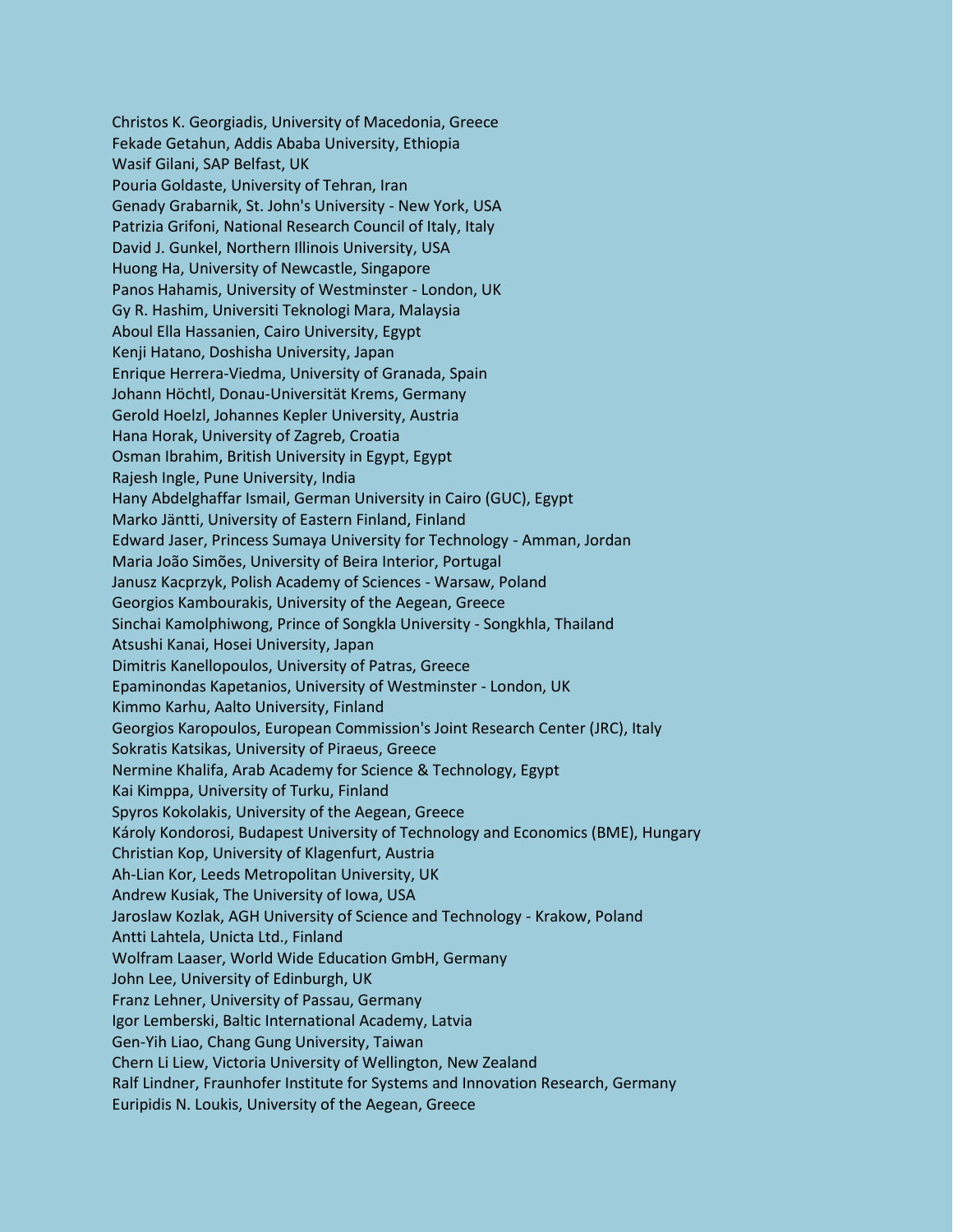Xudong Luo, Sun Yat-sen University, China Christos Makris, University of Patras, Greece Antonio Marturano, Catholic University of the Sacred Heart, Italy Elvis Mazzoni, University of Bologna, Italy Peter Mikulecky, University of Hradec Králové, Czech Republic Alok Mishra, Atilim University, Turkey Harekrishna Misra, Institute of Rural Management Anand, India John Morison, Queen's University - Belfast, UK Paulo Moura Oliveira, INESC TEC - INESC Technology and Science (formerly INESC Porto)| UTAD University, Portugal Debajyoti Mukhopadhyay, Maharashtra Institute of Technology, India Darren Mundy, University of Hull, UK Ahmad Nadali, Islamic Azad University, Iran Syed Naqvi, CETIC, Belgium Viorel Negru, West University of Timisoara, Romania Phuc V. Nguyen, Institut Polytechnique Saint-Louis, France Sang-Kyun Noh, FairApp, Inc., Korea Isabel L. Nunes, Universidade Nova de Lisboa – Caparica, Portugal Onook Oh, University of Nebraska at Omaha | State University of New York at Buffalo, USA M. Kemal Öktem, Hacettepe University - Ankara, Turkey Daniel E. O'Leary, University of Southern California, USA Mourad Ouziri, University of Paris Descartes, France Selma Ayse Ozel, Cukurova University, Turkey Nastou Panayotis, University of the Aegean, Greece Gerard Parr, University of Ulster, UK Carolina Pascual Villalobos, Universidad de Alicante, Spain Mirjana Pejic Bach, University of Zagreb, Croatia Jyrki T.J. Penttinen, Finesstel Ltd, Finland Andrea Perego, European Commission DG JRC, Italy Fernando Pereniguez Garcia, Catholic University of Murcia, Spain Mick Phythian, De Montfort University - Leicester, UK Isabel Pirillo, University of Camerino, Italy Roberto Polillo, University of Milano Bicocca, Italy Rajesh S Prasad, STES NBN Sinhgad School of Engineering, India Augustin Prodan, Iuliu Hatieganu University - Cluj-Napoca, Romania Juha Puustjärvi, University of Helsinki, Finland Barbara Re, University of Camerino, Italy Christopher Rentrop, HTWG Konstanz, Germany Karim Mohammed Rezaul, Glyndwr University - Wrexham, UK Jan Richling, South Westphalia University of Applied Sciences, Germany Alice Robbin, Indiana University Bloomington, USA Amirhossein Roshanzamir, BESTA International Inc., UAE Jarogniew Rykowski, Poznan University of Economics, Poland Francesc Saigi Rubió, Open University of Catalonia (UOC), Spain Claus-Peter Rückemann, Westfälische Wilhelms-Universität Münster / Leibniz Universität Hannover / North-German Supercomputing Alliance, Germany Taipale Sakari, University of Jyväskylä, Finland Imad Saleh, University Paris 8, France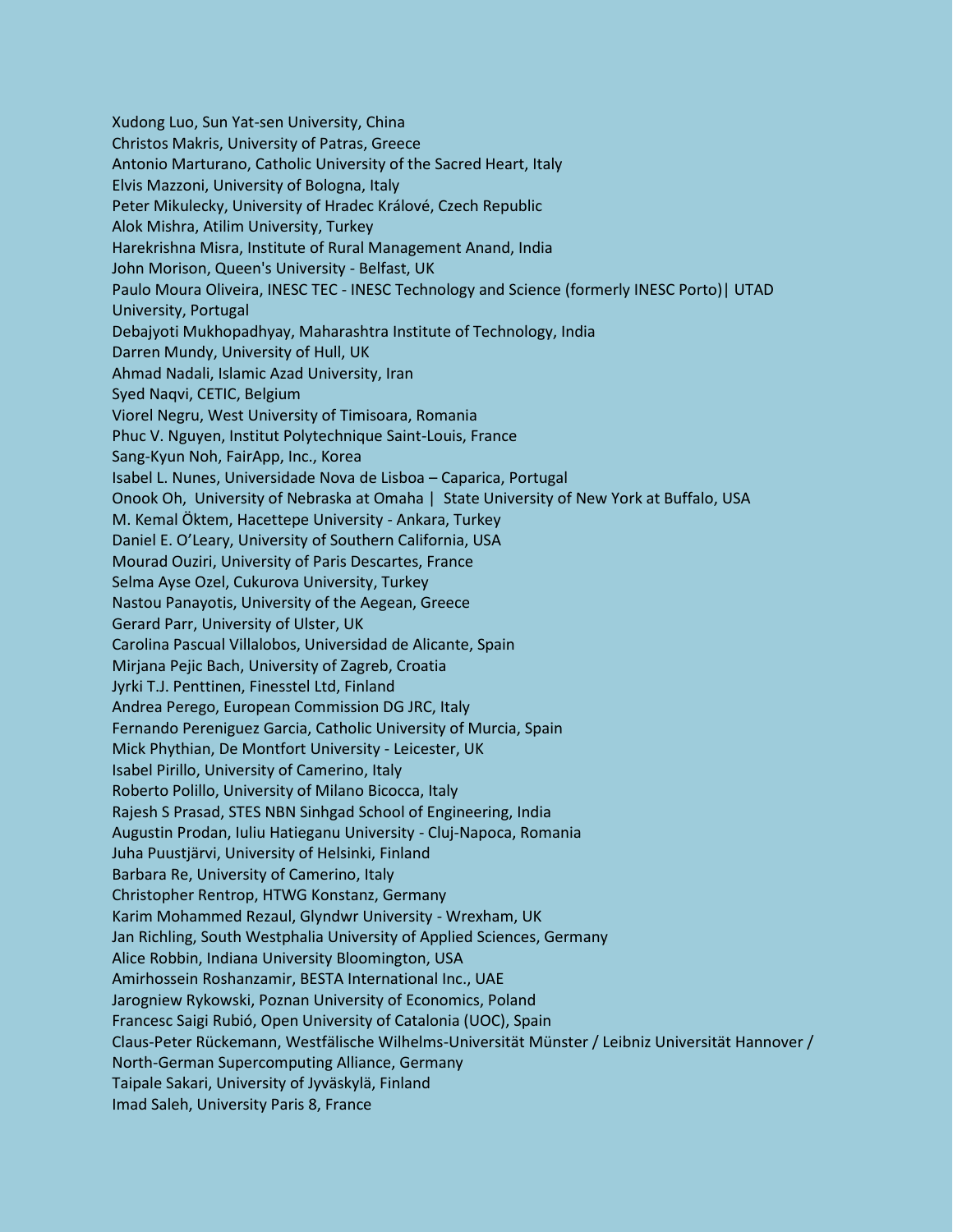Czarina Saloma-Akpedonu, Ateneo de Manila University, Philippines Alain Sandoz, University of Neuchâtel, Switzerland Kurt Saunders, California State University, USA Ahlam Sawsaa, University of Huddersfield, UK Peter Schartner, Klagenfurt University | System Security Group, Austria Antoine Schlechter, Centre de Recherche Public - Gabriel Lippmann, Luxembourg Andreas Schmietendorf, Berlin School of Economics and Law (HWR Berlin), FB II, Germany Thorsten Schöler, University of Applied Sciences Augsburg, Germany Sandra Sendra Compte, Polytechnic University of Valencia, Spain Dimitrios Serpanos, ISI/R.C. Athena & University of Patras, Greece Dharmendra Shadija, Sheffield Hallam University, UK Hossein Sharif, University of Portsmouth, UK Larisa Shwartz, IBM T. J. Watson Research Center, USA Patrick Siarry, Université de Paris 12 – Creteil, France Pushpendra B. Singh, MindTree - Bangalore, India Georgios Ch. Sirakoulis, Democritus University of Thrace, Greece Åsa Smedberg, Stockholm University, Sweden Kingkarn Sookhanaphibarn, Bangkok University, Thailand Maria T. Soto-Sanfiel, Autonomous University of Barcelona, Spain Wellington Souza, Federal University of Rio Grande do Norte, Brazil Sasikumaran Sreedharan, King Khalid University, Saudi Arabia Yannis Stamatiou, University of Patras, Greece Peter L. Stanchev, Kettering University - Flint, USA Dimitrios Stratogiannis, National Technical University of Athens, Greece Ivan Strugar, University of Zagreb, Croatia Chandrasekaran Subramaniam, Velammal Engineering College, India Dennis Tachiki, Tamagawa University, Japan Maryam Tayefeh Mahmoudi, Research Institute for ICT - Alzahra University, Iran Joe M. Tekli, Lebanese American University, Lebanon Sampo Teräs, Aalto University, Finland Steffen Thiel, Furtwangen University of Applied Sciences, Germany Ashley Thomas, Dell Secureworks, USA Mohamed Fahmy Tolba, Ain Shams University, Egypt Ioan Toma, STI, Austria Jesus Tomas, Universidad Politecnica de Valencia, Spain Juan-Manuel Tores, Université d'Avignon, France Chrisa Tsinaraki, EU JRC, Italy Julien Tscherrig, HumanTech Institute, Switzerland Umut Turksen, University of the West of England, UK Klaus Turowski, Otto-von-Guericke University Magdeburg, Germany Jengnan Tzeng, National Chengchi University - Taipei, Taiwan Theodoros Tzouramanis, University of the Aegean, Greece Meike Ullrich, Karlsruhe Institute of Technology (KIT), Germany Abel Usoro, University of the West of Scotland, UK Emmanouel Varvarigos, University of Patras, Greece Seppo Väyrynen, University of Oulu, Finland Nikos Vrakas, University of Piraeus, Greece Dawid Grzegorz Weckowski, Poznan University of Economics, Poland